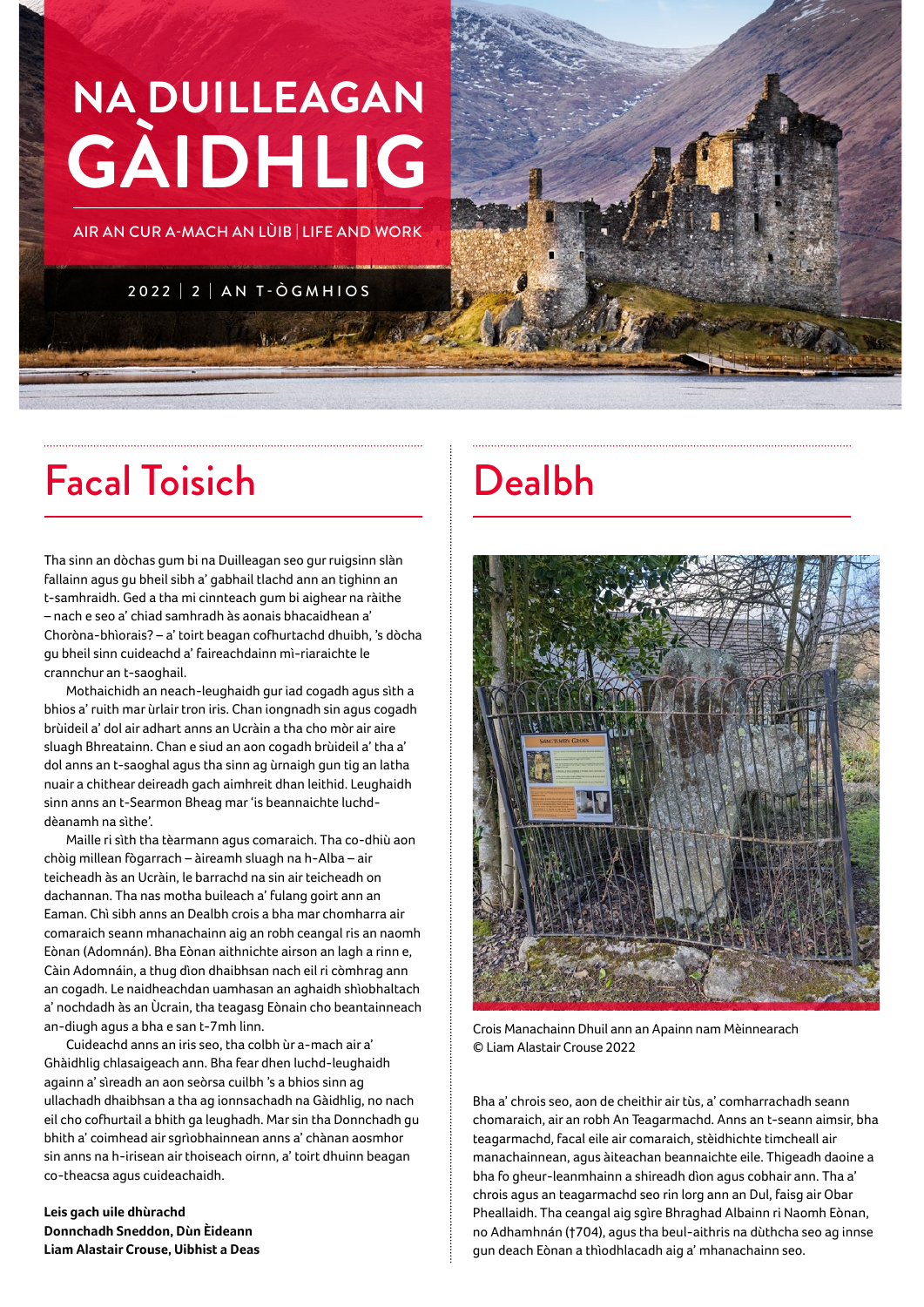## Gàidhlig Shìmplidh

Aig an àm sgrìobhaidh, tha cogadh air a bhith anns an Ucràin fad mìos. Chan eil fhios againn cuin a thig e gu crìoch. Ach tha eagal oirnn gum mair e fad greis eile fhathast. Chaidh na mìltean a mharbhadh, a leònadh agus fhuadachadh on dachaighean. Chaidh bailtean a sgrìos. Anns an Rùis tha an stàit a' bagairt air an fheadhainn a tha an aghaidh a' chogaidh. Thuirt Ìosa *Is beannaichte luchd dèanamh na sìthe, oir thèid clann Dhè a ghabhail orra*. (Mata 5: 9) Tha sinn ag ùrnaigh airson nan uile a tha ag obair airson sìth anns an Ucràin, agus gu sònraichte airson luchd-iomairt anns an Rùis, a tha gan cur fhèin ann an cunnart airson na sìthe. Tha sinn ag ùrnaigh gun tig sìth, agus sìth le ceartas anns an àm ri teachd. Tha sinn ag ùrnaigh airson cofhurtachd dhan a h-uile duine a tha ri bròn, a tha a' fulang agus a tha ann an suidheachaidhean mì-chinnteach agus eagallach air sgàth cogaidh, ge b' e anns an Ucràin, ann an Siria, Iorac, Afganastan no àite sam bith far a bheil strì agus fòirneart. Tha sinn ag ùrnaigh gum fosgladh an Tighearna ar cridheachan dhan a h-uile duine a tha ann am feum, agus gun dèanamaid nas urrainn dhuinn airson sìth a chur an gnìomh. Mar a tha an laoidh ag ràdh, *Dèan mi am chladhan dhe do shìth*.

#### **Beagan cuideachaidh**

*thèid X a ghabhail air Y* - X will be called Y *luchd-iomairt* - activists *cofhurtachd* - comfort. You may also see the older spelling *comhfhurtachd*. *ri bròn* - in sorrow (lit. "sorrowing") *cuir an gnìomh* - practice, put into effect *cladhan* - channel (for water)

## Gàidhlig Chlasaigeach

Dh'iarr fear dhen luchd-leughaidh againn an colbh ùr seo a thòiseachadh, a' freagairt air na th' againn do luchd-ionnsachaidh le Gàidhlig Shìmplidh, a bhith a' coimhead air stòras agus beartas na Gàidhlig o na linntean a dh'fhalbh, a chaidh a sgrìobhaidh ann an Gàidhlig a tha ealanta agus grinn, ach rudeigin doirbh dhuinn a leughadh san latha a th' ann. Tòisicheamaid le dà rann o Ùrnaigh an Tighearna mar a nochd e ann an riochd bàrdachd ann am *Foirm na h-Urrnuidheadh*, leabhar-ùrnaigh na h-eaglaise ath-leasaichte le Sèon Carsuell, Easbaig nan Eilean ann an 1567. B' e sin a' chiad leabhar ann an Gàidhlig a chaidh fhoillseachadh ann an clò ann an Alba no Èirinn, agus tha e sgrìobhte anns an dualchainnt litreachail a chleachd an t-aos-dàna, na daoine foghlaimte a shaothraich mar lighichean, seanchaidhean, luchd-lagha agus mar sin air adhart do na cinn-chinnidh anns an dà dhùthaich.

Ged nach b' e *file* (bàrd proifeiseanta) a bh' ann an Carsuell fhèin, tha e soilleir gun robh e eòlach gu lèor air bàrdachd chlasaigeach, na dòighean a bh' aig na *filí*, a' mheadaireachd a bhiodh iad a' cleachdadh, ris an canar *filíocht* na scol leis na h-Èireannaich. Anns an dàn a rinn Carsuell air Ùrnaigh an Tighearna, chìthear mar a bha an dà chuid an creideamh ath-leasaichte agus cultar clasaigeach nan Gàidheal a' tighinn còmhla ann an meadhan an t-siathamh linn deug. A-reir coltais b' e Carsuell fhèin a rinn e, ach faodaidh a bhith gun robh e a' togail air dreachd a bh' ann na bu thràithe sna meadhan aoisean.

Aon rud a tha a' còrdadh rium gu sònraichte, 's e mar a tha Carsuell a' cleachdadh dà phaidhir "s/d" anns an dara rann: *sonas/ donas, síth/ díth*.

 Ar n-Athair-ne atá ar nèamh, ós é mo ghean bheith 'gud ghairm, ag sin mo bheatha is mo bhrígh, go madh beandaighthe, a Rí, th'ainm. Inte atá sonas is síth, gan donas, gan díth go bráth; go dtí do ríghe is do reacht. go sgaoile do cheart ar chách.

*gean* - *miann*, no *tlachd*, seach *trum* no a leithid mar a tha e a' ciallachadh andiugh

*go madh beandaighthe* - .i. guma beannaichte

*Inte* - *innte*, .i. ann an nèamh (a tha boireannta)

*go dtí* - a dh'ionnsaigh. Tha go dtí ann an Gàidhlig na h-Èireann fhathast. Gheibhear an leabhar, *Foirm na n-Urrnuidheadh*, deasaichte le RL Thomson, on Scottish Gaelic Texts Society.

### Searmon beag

*Sìth tha mi a' fàgail agaibh, mo shìth sa tha mi a' toirt dhuibh. Chan ann mar a bheir an saoghal a tha mise a' toirt dhuibh.* (Eòin 14: 27)

Chì gach neach againn gu bheil sìth gann anns an t-saoghal anns an latha a th' ann. Tha cogaidhean ann, ag adhbhrachadh bàis do na mìltean agus fulangasan do mhìltean eile anns an Ucràin, an Eaman, Siria, Afganastan agus àiteachan eile. Agus, ann an cridheachan iomadh neach tha aimhreit agus an-fhois mu iomadh rud - slàinte agus sàbhailteachd fo chomhair Covid-19, cosgais bith-beò a' sìor-fhàs nas àirde cho luath, agus mìltean a' dol o mhìos gu mìos gun fhios dè nì iad airson na bilean a lìonadh, am màl a phàigheadh agus an teachd-an-tìr fhaighinn. Am measg nan rudan seo, tha Ìosa ag ràdh gu bheil e a' toirt dhuinn sìth; agus chan ann a-mhàin sin, ach sìth ann am meud agus ann an inbhe nach faighear bhon t-saoghal. 'S e a tha sin a' faighinn an seo ach sìth eadar sinn fhèin agus Dia - ar rèiteachadh ris tro shaor-ghràs Dhè ann an ìobairt Chrìosd. Aig an aon àm, tha sinn a' faighinn dàimh ùr eadar sinn fhèin agus ar co-chreutairean, oir bidh gràdh agus co-chomann eadarainn.

Ma ghabhas sinn ri gràs Dhè, bidh e a' leantainn o sin gum bitheamaid beò ann an sìth le ar coimhearsnaich. *Is beannaichte luchd-dèanamh na sìthe*, thuirt Ìosa, *oir thèid clann Dhè a ghabhail orra*. Agus tha Soisgeul Eòin ag innse dhuinn, *dhan fheadhainn a ghabh ris* [.i. ri Ìosa], *dhan fheadhainn a chreid na ainm, thug e dhaibh còir a bhith nan cloinn do Dhia*. Mar sin, tha dlùth-cheangal ann eadar gabhail ri Ìosa, ri soisgeul a' ghràis, ri Facal Dhè mar a nochd e dhuinn air an talamh ann am pearsa Ìosa (.i. ar rèiteachadh ri Dia) agus *a' dèanamh na sìthe* (.i. ag obair airson rèiteachadh eadar daoine air an talamh, agus nar beathannan fhèin). Tha an dà chuid nan comharran do chlann Dhè. Tha sìth Ìosa a' fantainn agus ag obair annainn, ag obair tro ar beathannan, a' fàs. Chan ann mar sin a tha sìth mhì-sheasmach an t-saoghail, stèidhichte air neart poileatagach, air stòras, air smachd. 'S ann air gràdh, gràdh do-thuigseach, gràdh do-labhairt, làn-ghràdh Dhè air nach tig atharrachadh no sgàil tionndaidh a-chaoidh a tha sìth Ìosa stèidhichte. Abair gu bheil sinn uile, agus an saoghal, feumach air an t-sìth sin an-diugh!

### Lèirmheas leabhair

Dòmhnall E. Meek, *Eadar Ceòl is Coròna* (Inbhir Nis: CLÀR, 2021), £11.99 Tha mac-meanma farsaing aig Dòmhnall E. Meek, agus bidh a chuid bhàrdachd a' sruthadh ri iomadh rubha, eadar Tioradh agus Rìoghachd Nèimh: eachdraidh, dualchas agus dùthchas, slighe a bheatha fhèin, polytunnels, creideamh agus caran an t-saoghail. Tha an seo cuideachd rannan a rinn e mar chuimhneachan air caraidean nach maireann, agus air John Hume, a rinn obair mhòr airson na sìthe ann an Èirinn a Tuath, agus Asad Shah, fear aig an robh bùth ann an Glaschu agus a chaidh a mhurt ann an 2016 air sgàth 's gun robh e a' guidhe bheannachdan na Càisge air Crìosdaidhean. 'S ann an cruth tradaiseanta a tha a' mhòr-chuid de na h-òrain an seo, ann am measgachadh de mheadaireachdan, ach tha grunn ann cuideachd ann am foirm nas saoire.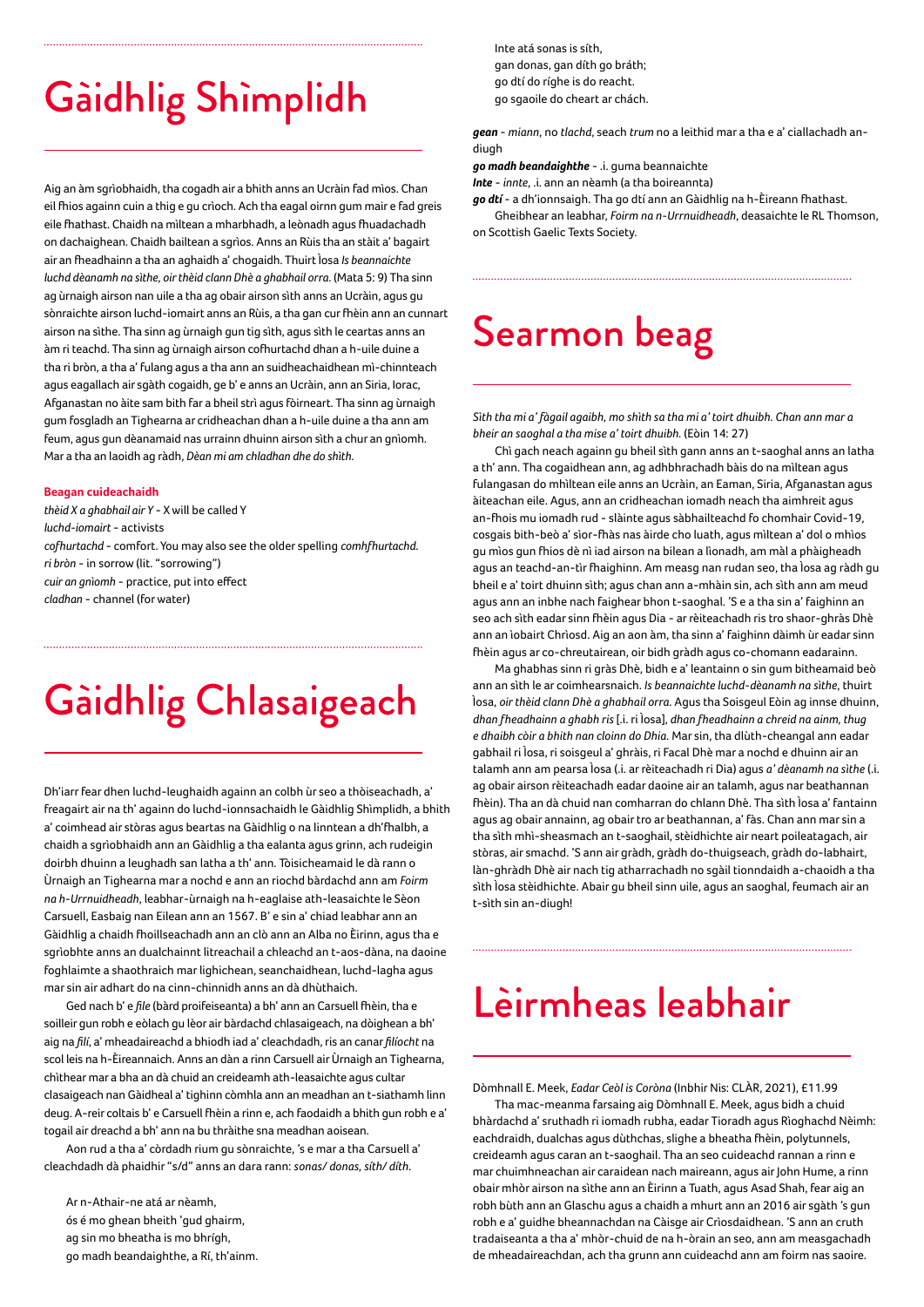Tha cuid de na h-òrain a' meòrachadh air atharrachaidhean a thàinig air beatha a' bhàird agus beatha an t-saoghail ri linn Covid-19. Chaidh a' mhòrchuid de na dàin a dhèanamh mus robh sgeul idir ann air a' ghalar sin, ach tha grunn òrain ann air a' chuspair seo, cuid dhiubh èibhinn ("Bursday Party Zoom", "Cha Chluinn Thu Ach Coròna") agus cuid eile a' dèiligeadh ris an staing ann an dòigh nas sòlamaite ("Ainglean na Slàinte", "Na Mìltean").

Ach dhomh-sa is e an dàn as fhèarr leam anns an duanaire laoidh air a bheil "An Eaglais Fhalamh", a rinn am bàrd anns an Fhaoilleach 2021, nuair a bha na h-eaglaisean a' fosgladh an dorsan a-rithist, beag air bheag. B' e gle bheag de dhaoine a bha a' frithealadh na seirbheise air an t-Sàbaid anns an deach am bàrd dhan eaglais, agus tha e a' cur an cèill cho neònach agus dubhach 's a bha e a bhith ann: *gun seinn is gun fhonn, bu lom bha an t-àit',/ 's am beagan a bh' againn gun fhacal ga ràdh*.

Bha e a' coimhead mu thimcheall air an eaglais, a' faicinn nan suidheachan falamh far am b' àbhaist a chàirdean a bhith nan suidhe, ag ùrnaigh agus a' seinn mar bu nòs dhaibh. *Bha mo chridhe fo smalan, is m' aigne fo sgàil,/ 's mi 'g ionndrainn gach caraid bha taiceil nam spàirn*. Tha mi cinnteach gum biodh feadhann ann am measg an luchd-leughaidh a dh'aithneachas mar a bha e a' faireachdainn nuair a thill iad dhan eaglais airson a' chiad uair às dèidh àm a' ghlasaidh, anns an eadar-shaoghal anabarrach sin anns an robh sinn, le cas a' fuireach ann an linn a' ghalair, agus cas a' falbh dhan t-saorsa a bha sinn ag iarraidh agus a bha againn roimhe.

Ach nuair a chuala e searmon air Philipianiaich 1: 1–11, thuig e mun ghràs a tha againn ann an cuideachd na h-eaglaise – faicseannach agus neofhaicsinneach, an fheadhainn a tha ann a-nis agus an fheadhainn a chaidh romhainn air an t-slighe, an fheadhainn a tha ri ar taobh agus an fheadhainn a tha fhathast nan taighean fa-leth: *'s na mìltean 's na ceudan a' gleusadh an dàin,/ 's am beagan a bh' againn, bha sinne nam pàirt*. Faisg oirnn no fad às, bidh iad uile a' seinn agus ag ùrnaigh ann an co-sheirm, agus b' e an tuigse seo a lìon cridhe a' bhàird le aoibhneas is dòchas. Chan eil Dòmhnall Meek a' cleachdadh na h-abairte fhèin "co-chomann nan naomh" anns an laoidh seo, ach cha chuala mi agus cha do leugh mi a-riamh an teagasg sin o Creud nan Abstol air a chur an cèill cho soilleir agus cho brìghmhor 's a tha againn anns an dàn seo.

### Buidhnean Leughadh Naidheachdan a' Bhiobaill

#### *le Caoimhín Ó Donnaíle, An t-Eilean Sgitheanach*

Tha dà choinneamh leughadh a' Bhiobaill a' dol gach seachdain air Zoom, 's iad air an stiùireadh le Donnchadh Sneddon: buidheann de luchd-tòiseachaidh na Gàidhlig gach Dimàirt aig 6f (tro mheadhan na Beurla), buidheann de na h-adhartaich gach Diardaoin aig 6f (tro mheadhan na Gàidhlig).

Thòisich na buidhnean seo cha mhór cho luath 's a thàinig glasadhsluaigh a' Chovid oirnn ann an 2020. Tha iad air a bhith cho feumail 's cho soirbheachail, ge-tà, a' tarraing daoine còmhla bho fad is farsaing, gu bheil mi an dùil 's an dòchas gun cùm iad a' dol a-nis gu sìorraidh! 'S ann à gach ceàrnaidh de dh'Albainn a tha a' mhòrchuid a bhios a' gabhail pàirt, ach tha feadhainn a' tighinn a-steach cuideachd bho Shasainn, Albainn Nuaidh, Brasil, Argentina, na Stàitean Aonaichte agus Nirribhidh.

Bidh sinn a' cur tùs air a' choinneimh le ùrnaigh, mar as trice bho chuideigin eadar-dhealaichte gach seachdain, agus an uair sin ag obair tro theacsa a' Bhiobaill. Bidh Donnchadh a' dol timcheall na buidhne ann an cearcall, a' gairm air gach duine mu seach earrann a leughadh agus a eadar-theangachadh gu Beurla. Tha e làn-cheadaichte do dhuine fuireach 'na thost ag èisteachd, ge-tà, mura bheil e a' faireachdainn comasach gu leòr gus leughadh no eadartheangachadh a dhèanamh, agus bidh daoine uaireannan a' dèanamh sin.

Tha sinn ag obair leis an eadar-theangachadh ùr Gàidhlig den Tiomnadh Nuadh, a tha uile air-loidhne aig bible.com. Tha buidheann an luchdtòiseachaidh ag obair tro na soisgeulan, soisgeul Mharcais an-dràsta. Tha na soisgeulan nas fhasa rin tuigsinn oir tha an cànan nas sìmplidh, agus cuideach tha sinn uile gu math eòlach orra. Dh'obraich buidheann nan adhartach tro Ghnìomhan nan Abstol, far nach robh an cànan ro dhoirbh, ach tha sinn a-nis ag obair tro litrichean Phòil, far a bheil an cànan gu tric toinnte gu leòr. Bho bhith gan leughadh agus gan tuigsinn sa Ghàidhlig, tha sinn gu tric, saoilidh mi, a' faighinn tuigsinn orra nach fhaigheamaid bho bhith gan leughadh sa Bheurla a-mhàin. Thòisich sinn cuideachd air pàirt den uair a thìde againn a chur seachad air na Sailm, on a bidh sinn gan gu tric, ach tha gu leòr annta a

tha doirbh ri thuigsinn an-diugh a thaobh gràmair agus briathrachais.

Nam bu toigh leat pàirt a ghabhail sna coinneamhan seo, cuir post-d gu Donnchadh, sneddon.duncan@gmail.com. Cuiridh e air an liosta thu, agus gheibh thu fiosrachadh gach seachdain air a' phìos a bhios sinn a' leughadh, agus air a' cheangal Zoom. Chan eil feum sam bith a bhith an làthair a h-uile seachdain. Faodaidh daoine tighinn agus falbh mar a thogras iad.

*Nota an luchd-deasachaidh:* Bhiodh e furasta gu leòr a leithid de bhuidheann-leughaidh a chur air dòigh nur coimheasnachd fhèin, aghaidh ri aghaidh, no air loidhne. Chan fheum sibh ach seòmar-coinneachaidh, lethbhreacan dhen teacsa agus aon neach aig a bheil misneachd ann an leughadh na Gàidhlig - uill, sin agus srùbag! Tha fios gun robh buidheann mar seo a' ruith airson nan oileanach aig Sabhal Mòr Ostaig aig aon àm. Ma bhios a leithid ann far a bheil sibh, no gum bi sibh am beachd buidheann mar seo a chur air dòigh, bhitheamaid airson cluinntinn ma dheidhinn aig *Na Duilleagan*!



### **An t-Urr. Calum MacLeòid**

Goirid mus do chuir sinn Na Duilleagan dhan chlo-bhualadair chuala sinn an naidheachd duilich gun do chaochail an t-Urr. Calum MacLeòid as t-Earrach. B' ann à Bearnaraigh a bha e, agus bha e a' fuireach ann an Uddingston. Foillsichidh sinn iomradh-bàis ceart anns an ath àireamh de na Duilleagan.

#### **Am Bìoball**

Tha sinn toilichte an naidheachd a chur an cèill gum faigh na Gàidheil am Bìoball ann an clò a-rithist am bliadhna-sa. Tha am Bìoball air a bhith a-mach à clò fad bhliadhnaichean, ach a-nis tha Comann Bhìoball na h-Alba ag obair air a chur an clò a-rithist. 'S e an t-amas a th' aca seo a dhèanamh air a' bhliadhna seo fhèin, 30 bliadhna on a nochd an deasachadh ath-sgrùdaichte le Dòmhnall E. Meek ann an 1992. A bharrachd air a sin, tha an Comann ag obair còmhla ris a' bhuidheann *Faith Comes by Hearing* gus An Tiomnadh Nuadh a chlàradh ann an riochd fuaim. Bidh barrachd naidheachd againn air a' phroiseict seo nas fhaide air adhart anns a' bhliadhna.

#### **Glaschu**

Tha muinntir Eaglais Ghàidhlig Chaluim Chille ann an Glaschu ag amas air cearcall còmhraidh a chuir air dòigh ann am Baile Mòr nan Gàidheal. Bheireadh sin cothrom do dhaoine an cuid Gàidhlig a chleachdadh, le bhiht a' coinneachadh ri Gàidheil eile, agus aig an aon àm tha e ag amas air an eaglais a chur aig cridhe coimhearsnachd na Gàidhlig anns a' bhaile. Tha na planaichean aig ìre glè thràth aig an àm sgrìobhaidh, ach tha sinn an dòchas fiosrachadh a bhith againn anns an ath àireamh de *Na Duilleagan Gàidhlig*.

### **DVD**

Tha càrn mòr dhen DVD Ìosa fhathast rim faotainn! 'S e fiolm a th' ann a tha stèidhichte air Soisgeul Lùcais, air a "dhubbadh" dhan Ghàidhlig. Cuiribh fios do sneddon.duncan@gmail.com le ur seòladh puist airson copaidh fhaighinn saor an asgaidh.